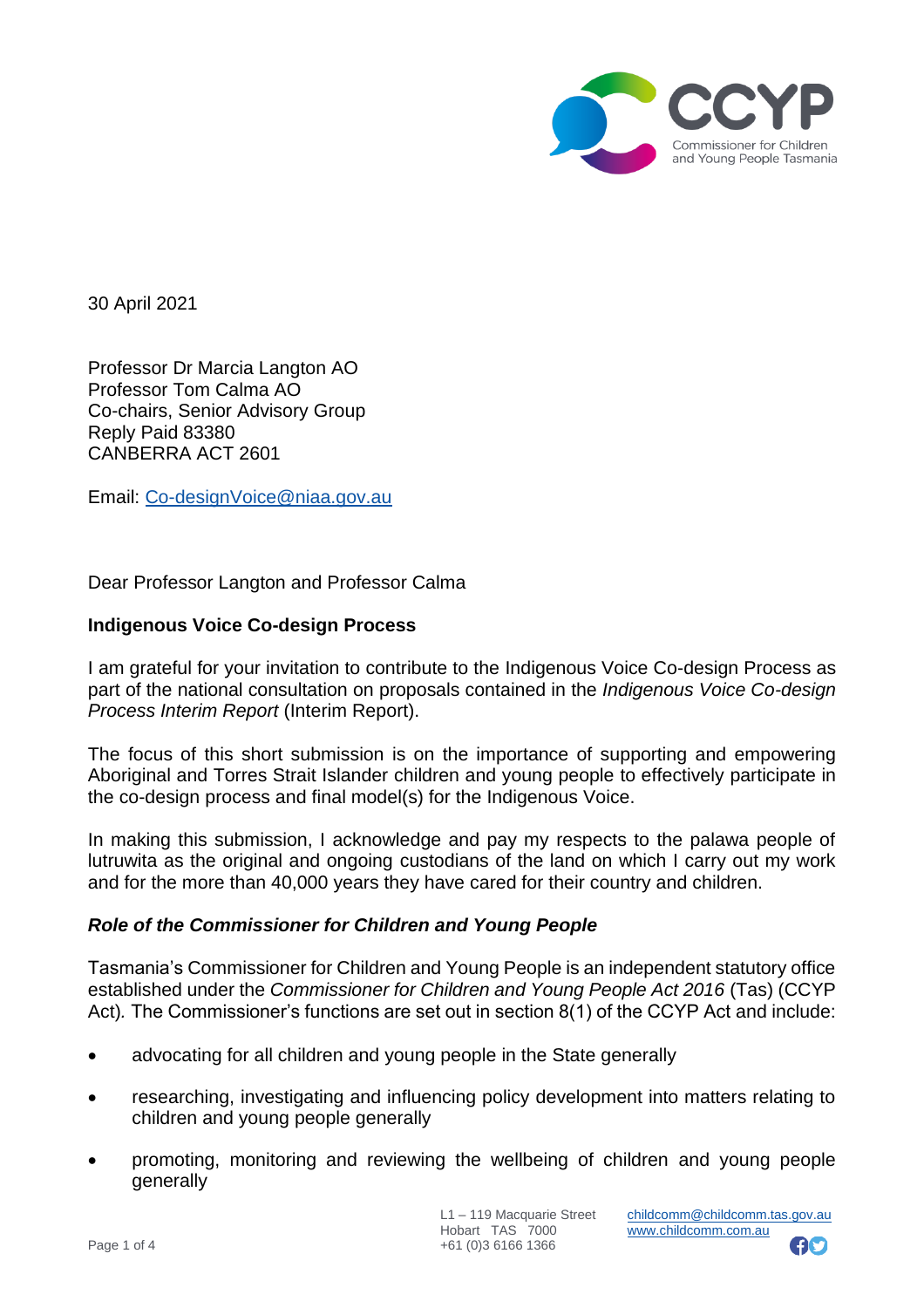

- promoting and empowering the participation of children and young people in the making of decisions, or the expressing of opinions on matters, that may affect their lives
- assisting in ensuring the State satisfies its national and international obligations in respect of children and young people generally.

In performing these and other functions, the Commissioner is required to do so according to the principle that the wellbeing and best interests of children and young people are paramount and must observe any relevant provisions of the United Nations *Convention on the Rights of the Child* (CRC).

The Commissioner's work must also be performed according to the principles that the contributions made by children to the community should be recognised for their value and merit and that the views of children on all matters affecting them should be given serious consideration and taken into account.

Tasmania has not established an independent statutory officer specifically responsible for promoting, monitoring and reviewing the rights and wellbeing of Tasmanian Aboriginal children and young people. The establishment of such a role would honour the ongoing commitment of the Tasmanian Government to reset its relationship with Aboriginal communities and enable self-determination. A dedicated Aboriginal Children's Commissioner for Tasmania would be uniquely positioned to engage in a culturally safe and respectful manner with Tasmanian Aboriginal children and young people, and their families and communities, and to advocate for their rights and wellbeing.

## *Comment*

Around half of Australia's Aboriginal and Torres Strait Islander population is under the age of 25, and around 10 per cent of Tasmanians aged 0 – 19 years identify as Aboriginal or Torres Strait Islander. However, the voices of children and young people are often overlooked in the development of policies and the legislative processes that affect them.

Article 12 of the CRC provides that children and young people aged less than 18 years have a right to participate in decision-making processes that affect their lives:

- 1. State parties shall assure to the child who is capable of forming his or her own views the right to express those views freely in all matters affecting the child, the views of the child being given due weight in accordance with the age and maturity of the child.
- 2. For this purpose, the child shall in particular be provided the opportunity to be heard in any judicial and administrative proceedings affecting the child, either directly, or through a representative or an appropriate body, in a manner consistent with the procedural rules of national law.

In its *General Comment No. 12 (2009): The right of the child to be heard*, the Committee on the Rights of the Child interprets this participatory right broadly to relate not only to individual children but also groups of children, including indigenous children. Furthermore, article 19 of the UN *Declaration on the Rights of Indigenous Peoples* outlines the importance of consulting and cooperating with Indigenous peoples to obtain their consent before adopting laws and policies that may affect them.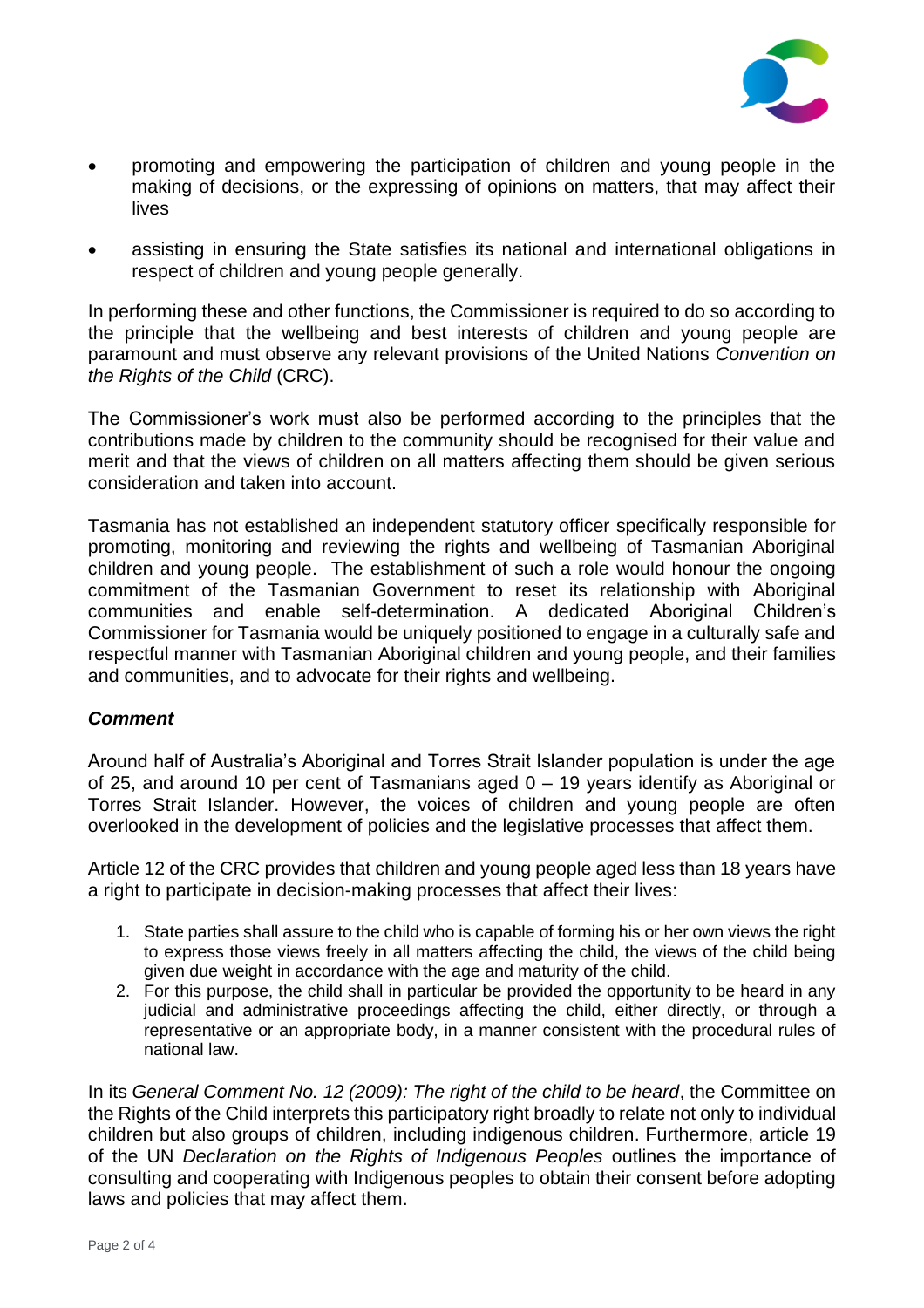

Accordingly, Aboriginal children and young people have the right to be actively engaged and their views sought and considered when developing legislative or policy measures that are likely to affect their lives.

Listening to children and young people about the matters that affect their lives and genuinely considering what they have to say will lead to better and more appropriately informed decision-making. The right of children to participate in decision-making processes that affect them is a relevant consideration not only in the current co-design process but also for any final model(s) adopted for an Indigenous Voice.

There is no doubt that Aboriginal and Torres Strait Islander children and young people have unique insights and opinions to offer the co-design process. For example, in 2019, following the *Uluru Statement from the Heart*, 65 Indigenous and non-Indigenous school students came together at the Garma Festival to prepare and present *The Imagination Declaration* in which they eloquently called on the Prime Minister and Education Ministers to recognise children and young people as 'part of the solution' and to involve them in policy-making that affects their lives now and in the future.

The Interim Report acknowledges the importance of ensuring structural representation of youth (under 25 years of age) in the proposed National Voice. It proposes that specific representation of youth be structurally guaranteed through the establishment of a permanent Aboriginal and Torres Strait Islander Youth Advisory Group. It is unclear whether children under the age of 18 years could participate in this Advisory Group or whether the specific needs and vulnerabilities of children will be considered in this context. For the Local and Regional Voice model, a more flexible approach is proposed, with principles to guide local and regional voice arrangements including Inclusive Participation, Empowerment and Community-led design. However, the Interim Report does not explicitly explore options for child-inclusive participation at the local or regional level.

Seeking and considering the views and experiences of Aboriginal and Torres Strait Islander children should be a primary consideration in the co-design process and in the final model(s) for the Indigenous Voice. The model should include culturally appropriate mechanisms to support and empower Aboriginal and Torres Strait Islander children and young people to have a say in and to influence decisions that affect them at the local and regional level as well as at the national level.

Appropriately equipping Aboriginal and Torres Strait Islander children and young people of all ages with the knowledge and understanding necessary to effectively participate in these important discussions will not only uphold their right to participate in decision-making processes that affect them, but will be critical to ensuring an empowered, enduring, and representative Indigenous Voice into the future. This will require a strong commitment to a universal approach to educating Aboriginal and Torres Strait Islander children and young people and their non-Indigenous peers from a very young age about civics and citizenship, their human rights and about Aboriginal culture and history. In this way we are taking steps to ensure that all children and young people understand the importance of actively engaging in consultative processes and can genuinely influence decisions that affect them at all levels.